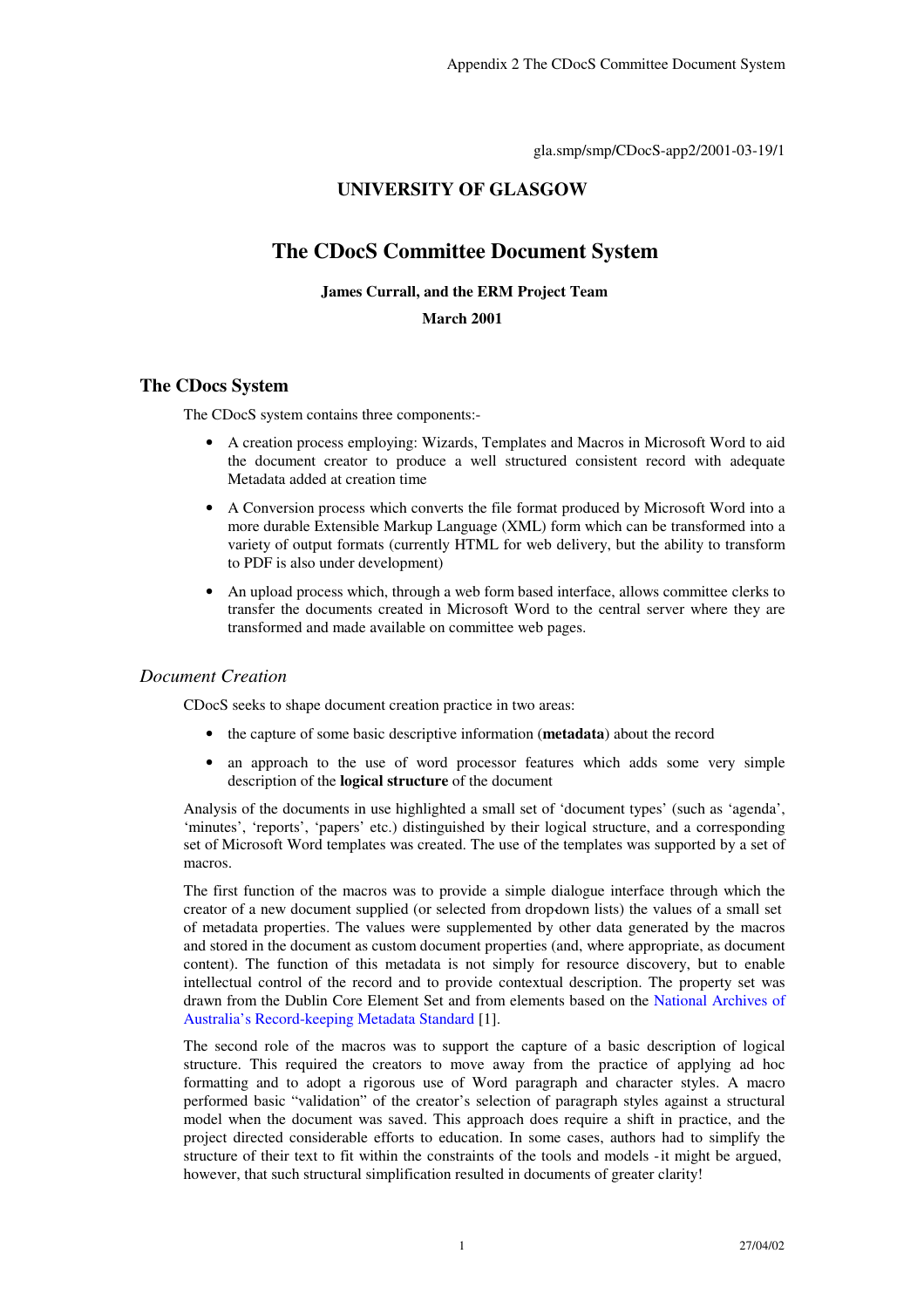In addition, macros provided some functionality specific to the use of individual document types (such as the transfer of content between the agenda and minutes of a single meeting, establishing relationships between agenda and minutes of previous meetings etc.).

## *Document Upload*

Once the document has been completed by the clerk, the upload process can begin. The clerk visits a web page where there is the option to upload three types of document:-

- documents created within the committee document system (or converted to that form),
- other documents created in Microsoft Word (which have not been converted to CDocS form),
- other files (such as spreadsheets, etc.).

At Glasgow access to this web page is controlled by an LDAP-based authentication[2] and access control system which is being developed as part of the Scottish Middleware Project. An appropriate upload form is then presented which collects information relating to the names of the files to be uploaded, the committee to which the documents apply, the type of document (agenda, minutes, paper, report, etc.) and the date of the meeting concerned. The first of these is required to select the correct file and the remainder to ensure that the converted documents are put in the correct location and the committee index files are rebuilt in the correct way.

For committees that have reserved business and which have set up systems to ensure that authentication and authorisation are properly taken care of, there is also a checkbox to indicate if the item concerned is 'reserved'.

The presence of the information requested is checked by some simple Javascript processing when the 'submit' button is clicked.

The remainder of this section concentrates on the first category of document (those created within the committee document system) as this involves the full conversion and transformation process. The other forms employ much simpler processing, but do not achieve the archival quality, nor is so much 'down-steam' processing possible, as they do not have a recognisable structure on which that can work.

The committee documents are first checked to ensure that the name of the committee, date of meeting and document type given on the upload form conform to the metadata given in the documents themselves. If this check fails, the clerk is returned a web page detailing the problem, otherwise the series of conversion processes described in the next section take place.

If there are no conversion problems, the clerk is returned a web page which contains an HTML representation of the document that was uploaded, so that the clerk can check it. The clerk is also sent an e-mail to his/her registered e-mail address indicating the next step. The use of email for this purpose allows us to separate the process of upload from the process of approval of the document for publication as the e-mail could be sent to a 'supervisor' or the convenor of the committee to action the next step. This e-mail contains:-

- links to the HTML form of the uploaded document and its metadata (in a temporary holding area),
- if the document is an agenda and the facility is enabled, a link to a copy of the agenda with check boxes for 'starring' of items which should be brought to the attention of the committee members,
- links to a web page which will automatically trigger the process to copy the document to the relevant committee web site and make it available (this link includes security checks to ensure that the correct person is visiting it).

If there is no starring the final process simply copies the HTML files to the committee pages and the XML and RDF files to the archive. If starring is in use the process cycles back to the last step of the conversion to add starring to the agenda.